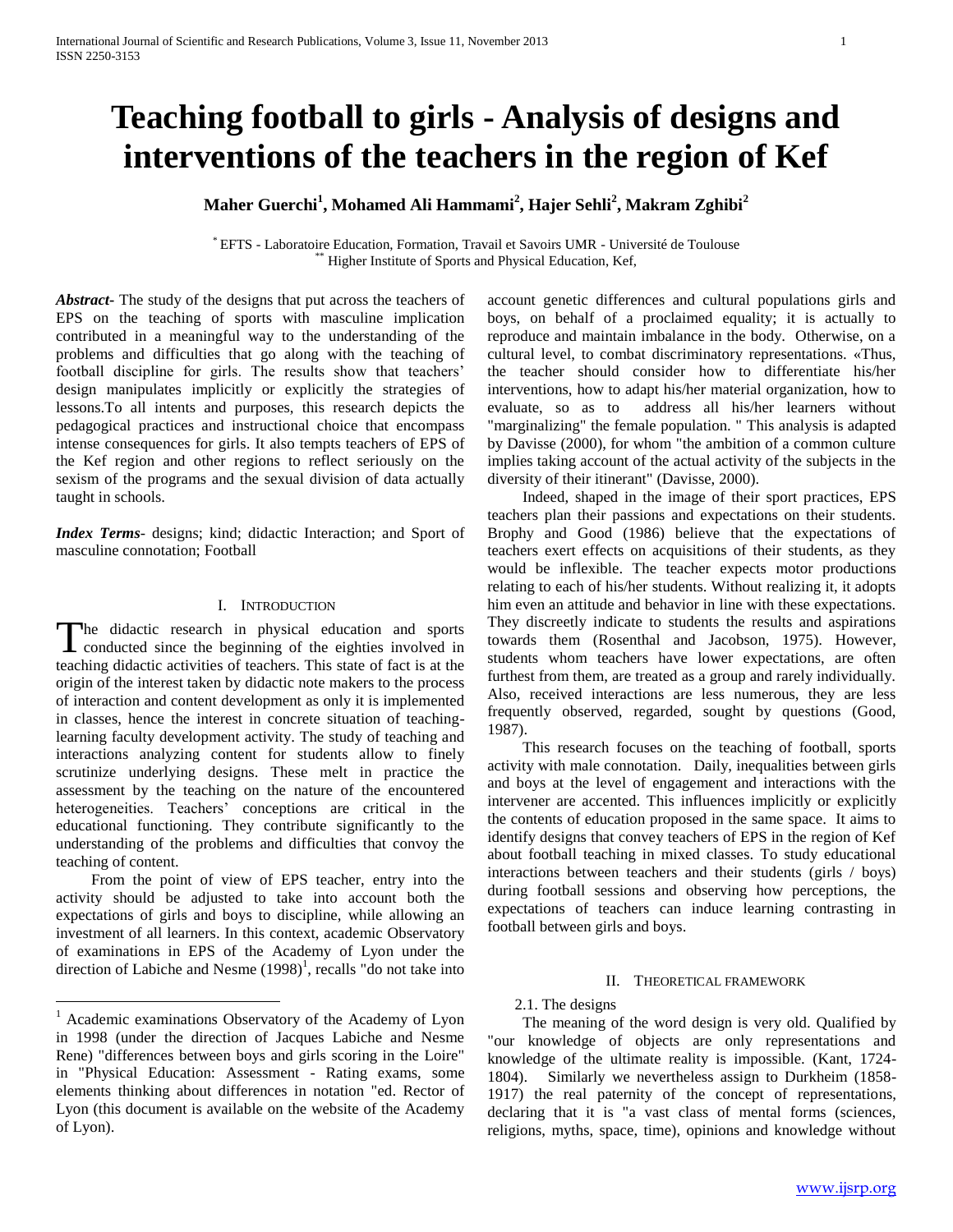distinction. The concept is equivalent to the idea or the system; its cognitive characters are not specified. Gradually this concept "representations" will be taken more and more into consideration by research in social psychology, but with the appearance of the didactics of disciplines, this same concept has become «concepts» (Giordon & de Vecchi, 1987; Giordon & Martinand, 1988) to give greater meaning and clarity to the didactic research. Giordon de Vecchi, (1987) stated that "in case of performances we prefer 'design' or 'construct'. The first focuses on the fact that it is, at one level, a set of coordinated ideas and coherent, explanatory, images used by learners to cope with situations-problems but more importantly, it highlights the idea that this set embodies an essential mental structure responsible of these contextual events." In this perspective, "our designs form a whole which combines scientific knowledge, beliefs, ideologies, social features, rational and aesthetic, emotional, affective dimensions..., these designs are continuously reinforced by our human or rather social practices...» (Clement, 1994).

# 2.2. The taking into account of the designs in education

 The second generation specialists argue that designs that develop the learners about the world, natural or social phenomena, resist the efforts of education. Educational reflections underline that for effective teaching, it is important to take into account the designs of students as well as teachers. For Clement & al (1981) "a situation of education involves not only designs of the teacher and the students towards taught scientific knowledge, but also including their relation to this knowledge" They add that designs of students and teachers are a set of equipment for the didactic treatment useful in any educational thoughts. This reflection on the designs takes greater account of the learner and teacher in the teaching-learning process. In the class, the primary concern of the teacher is to 'emerge', 'reorganize' or 'develop' the pre-scientific conceptions of learners. To materialize designs of learners, teacher should adapt teaching strategies and teaching implementations via the execution of the situations in which he tries to identify the views of learners, it is what Astolfi, (1989) calls "make the State of spaces". But the question is; in an educational context, will the intervention of the teacher who is manifested by the adoption of educational strategies, be influenced by the designs or not?

 In EPS, the activity of the teacher and his/her designs have been immediately recognized as a determinant of the functioning of the educational system. To the file of time, these designs feed on various elements such as initial training, educational experience, learning models and axiological choices to which it refers. On the ground, the designs can be expressed in the form of a speech, verbal or non-verbal intervention whose function is to guide the educational choice of teachers. These designs ' cannot thus be mistaken representations, ideologies or theories, (...). Likewise, designs as well as ideas may be located closer to the practices ' (Gougeon, 1993). A number of research on technical knowledge and scientists used by teachers of EPS have shown that designs have an influence both on the choice of the contents and procedures for the control of learning of students even if discrepancies can exist between the designs set out by teachers and what they implement during sessions of EPS (Amade-Escot1991). Other didactic research conducted in this direction have demonstrated that the knowledge of the teacher

and his beliefs are at the origin of any decision-making necessary for all interventions in action (Shavelson, 1976; Tesfay, 1989, Durand & amp; Riff, 1993). All acts of teaching are the result of a sentient or unconscious decision of teachers after they have operated a complex processing of information of a teachinglearning situation (Shavelson, 1976).

# III. MATERIALS AND RESEARCH METHOD

# 3.1 Population questioned

 The study focuses on 187 of sport and physical education teachers (man, woman, specialist and non-specialist) who belong to the region of Kef.

3.2. The compilation of data procedures.

3.2.1. A survey by questionnaires

 We considered in the first place, the study of the designs that convey EPS teachers about teaching football for a female population in mixed classes. We opted for the technique of the questionnaire in order to draw up the boundaries of the speech produced by teachers. To do this, we have used exploratory discussions which have allowed us to build a pre-questionnaire and after multiple changes have been constructed a questionnaire in the form of precise questions to have precise answers just by answering 'yes' or 'no '. Making issues in range, the subject must respond by classifying the answers proposed in an ascending order according to the importance of the choices.

Our questionnaire consists of two items:

 • The first item is composed of the following questions: (issues no. 1, 2, 4, 5, 6, 8, 9, 10, 12, 13). These questions allow us to identify designs that guide teachers of EPS in the region of Kef in regard to the participation of girls in sports with a masculine connotation.

 • The second item consists of remaining issues: (issues no. 3, 7, 11, 14, 15). In fact these questions allow us to detect the reasons justifying refusal of teaching football in schools.

# IV. RESULTS

# 4.1. Global study of the conceptions of teachers

 The first issue of our investigation focuses on programming, of a cycle of football in schools in the region of Kef. It therefore seems important to stress that the majority of EPS in Kef region teachers do not teach the discipline of football in schools. Analysis shows a very significant difference at  $P <$ 0.001, only 20 teachers (10.69%) among 187 EPS teachers taught a football cycle, however, 167 surveyed teachers representing (89.30%) of the population reported that they have not programmed a cycle of football during their educational careers. These results are illustrated in the following figure.

# **Figure 1. The frequency of responses to question n°1.**

 Among those who taught the discipline of football 14 teachers (70%) have taught this discipline only for a group of boys, 6 teachers (30%) have programmed this discipline for mixed classes. Meanwhile, no teacher has taught football for girls.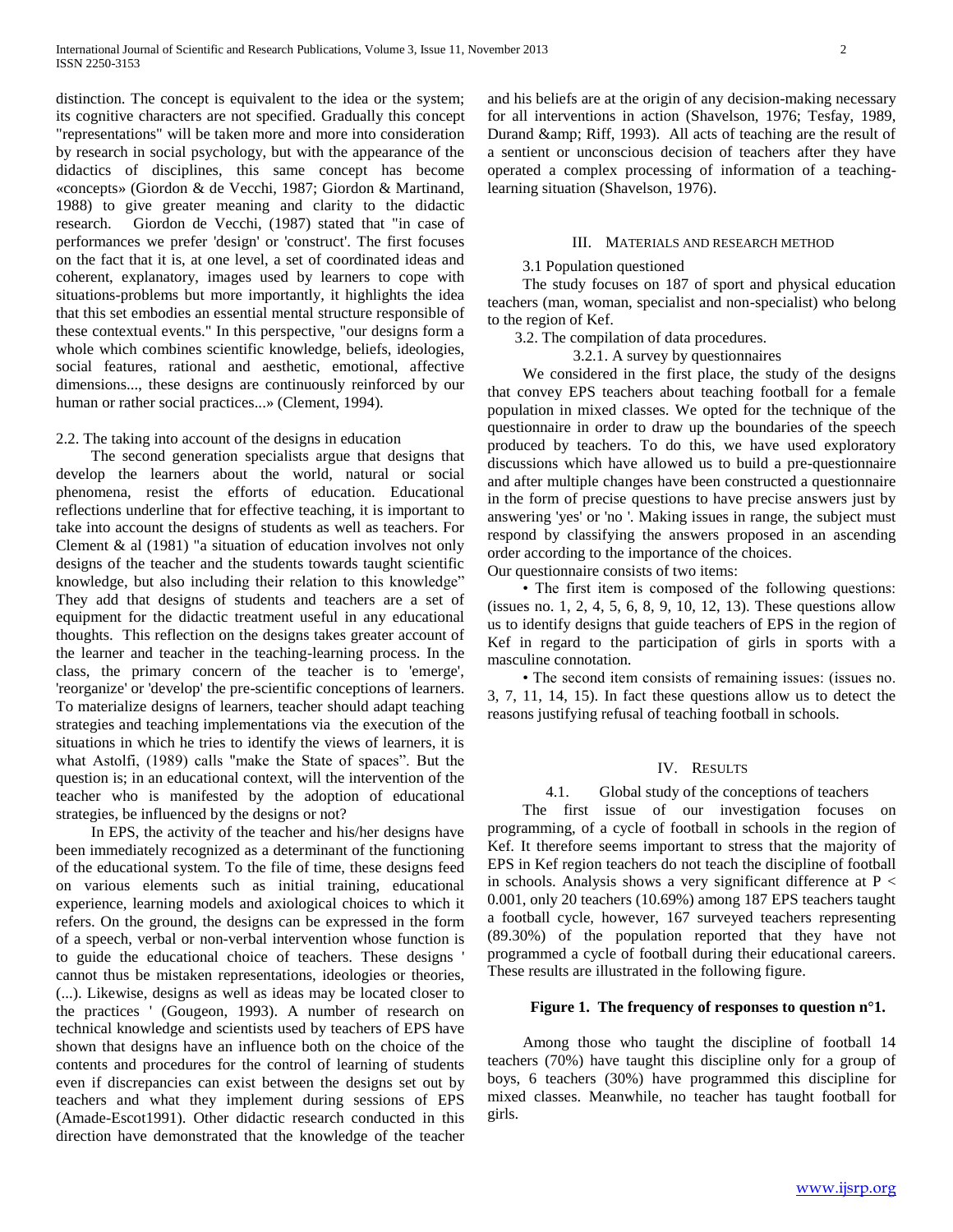

 In the same perspective, when teachers are given the choice to program a cycle of football at the school, the results show that (40, 10%) of our population (75 teachers) refuses to teach this discipline in schools. While (59, 89%) of the population (112 teachers) say if they have the choice, they teach football. However, the (112 teachers) include only (5.35%) of teachers who prefer to work only with girls, (4, 46%) prefer working with mixed groups while (90, 17%) of teachers opt to the teaching of football for only groups of boys. The following figure illustrates our purpose.





 Indeed, almost all of the surveyed teachers reported that girls should not practise sport activities with a male connotation such as football. The results show that 136 teachers, representing (72.72%) of our population, declare that they do not prefer girls to practise football. While only 51 teachers (27.27%) of the teachers surveyed have favorable notices for the participation of girls in sports such as football. We believe that this refusal is explained by designs that convey EPS Tunisian teachers about the practice of football. Among the population surveyed (3.74%), we find teachers who consider football as a sport of contacts and of violence, other teachers (41.17%) think that girls do not have the morpho-functional capabilities required to practise football.

When it comes to choose between several collective sporting disciplines to teach it to a mixed class, most of the teachers of EPS (55.61%) prefer a cycle of handball, (33.68%) prefer a round of basketball, while only (09,62%) choose a cycle of football, and only 02 teachers (01.06%) provide priority a cycle of rugby. In fact, this attitude reflects the nature of the designs that convey teachers of EPS in the region of Kef on the practice and teaching of football. Indeed, the majority of these teachers avoid explicitly setting the discipline of football for mixed classes. In fact, these teachers consider that the presence of girls and boys in common areas of game will have a negative effect on their quality of intervention with students. Then, there are (70, 05%) of the population surveyed think that the terms of regulations will be more effective with single-sex classes and especially with only boys. This observation leads us to realize the structure groups during teaching certain collective activities that have logic of cooperation and opposition in the school setting.

 The teacher as a person, analyzes, manages, organizes and gives meaning to the information provided to learners, girls and boys. The contents of education in football have not escaped this process which leads to an individual appropriation. Indeed, the teacher must multiply his/her efforts at the level of the dialogue and the level of the choice and the implementation of learning situations.

 In no case, the space and materials were considered as major causes that prevent teachers of EPS in Kef region from programming and teaching the discipline of football in scholar facilities. From this perspective, most of the surveyed teachers say they do not consider the teaching of the discipline of football as simple personal beliefs.

4.2. Statistical study designs that convey the teachers by gender and specialty

Group Garçon Programming of a cycle of football at the school. Then there are The results of our research indicate a variation of responses according to the kind and the specialty of the teacher. Indeed, teachers of EPS in Kef region avoid implicitly or explicitly the the majority of specialist and non-specialist teachers, never contemplated to program a cycle of football. Same beliefs adopted by non-specialist teachers (83.33%) of our population, declare that they will not ever think to program a cycle of football at the school. While only (17.02%) specialists teachers have programmed a cycle of football at the school.



**Figure 3. The responses of teachers relating to programming of a cycle of football**

 Our intention is to measure to what extent the choice of a round of football programming is influenced by designs that convey teachers in connection to the participation of girls in the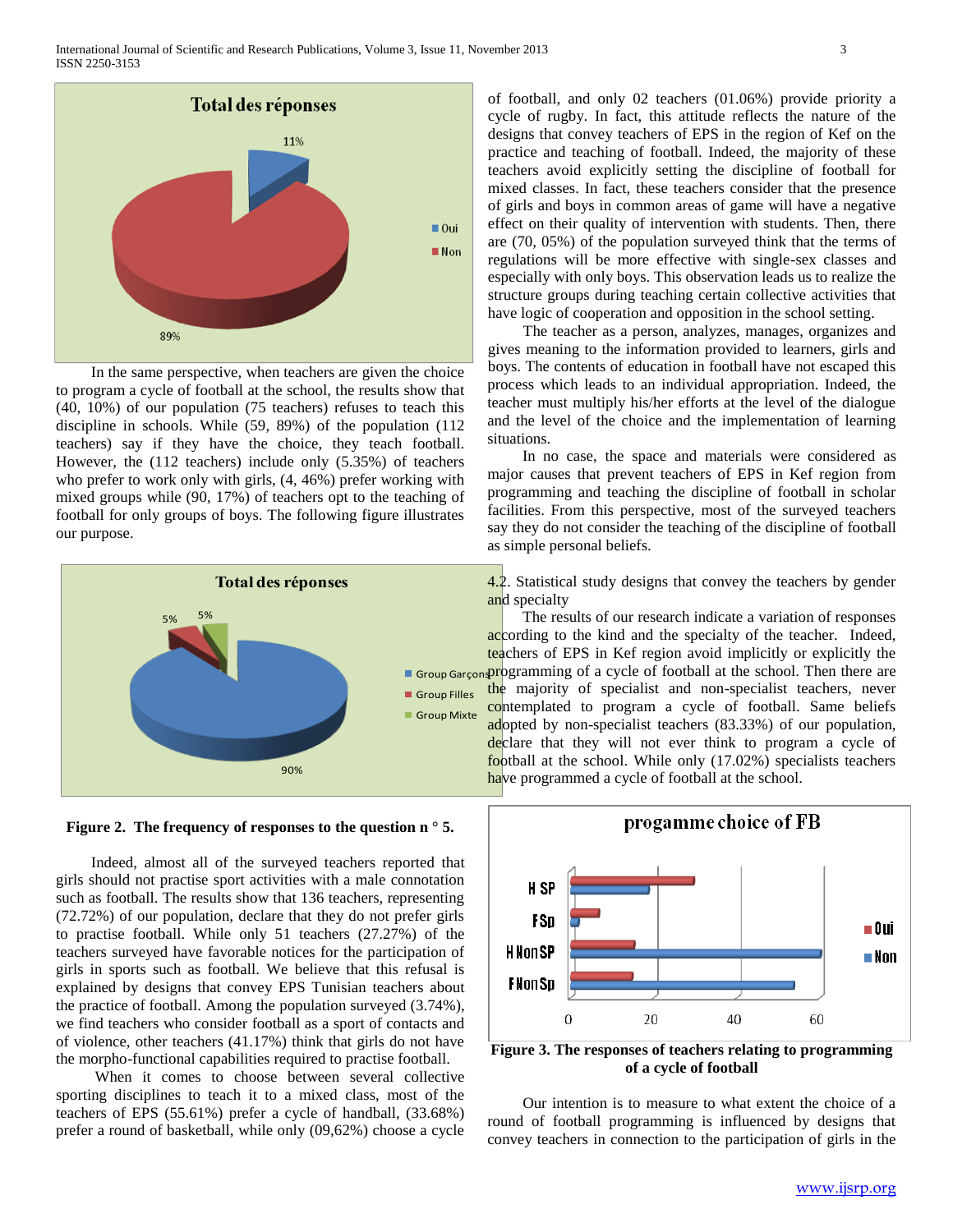practice of a sport with a masculine connotation such as football. We note a variation of responses between specialist teachers (men and women) and non-specialists. The comparison shows that those who prefer to program a cycle of football at the school are specialists with 6.66 percent for women compared with 1.78% and 29.46 percent for specialists 18.66% men. While nonspecialist teachers voluntarily avoided the programming of this discipline in schools with a percentage for (53, 57%) for nonspecialist female and (59, 99%) for non-specialist males. Secondly, when it comes to choose the group of students to teach, the choice of our population study is focused on trained groups consisting only of boys with (94,34%) among nonspecialist teachers in football and a percentage of (95, 74%) of specialist teachers. Same designs for non-specialist women in football where there are (80%) of the population prefer to teach groups of boys. However, specialist teachers especially women with (57, 14%) adopt a different attitude by focusing on the teaching of groups of girls. This explains the importance granted for the formation of groups of students when it comes to teach sports with male connotation in the school setting. In Tunisia classes are mixed, so EPS teachers explicitly avoid the programming of the discipline of football at the school.



**Figure 4. The responses of teachers relating to the choice of groups**

 Comparison of choices of the groups shows that the Group of boys dominates all other choices. This may be explained by the social representations of teachers who send away girls from some sport activities including football because it is regarded as a male activity. The following percentages show that (67, 60%) of non-specialist teachers prefer that girls engage in activities other than football. It the same conception for specialist and nonspecialist teachers with (80, 88%) for the first and80.64%for the second. In due course, the real supporters of participation of girls in the practice of football are specialist teachers with a percentage of (98, 97%).

 In the classroom students are considered somehow 'asexual learners'. Yet in Tunisia, the issue of diversity has never been the subject of a specific didactic or pedagogical reflection. Indeed, the space of the classes which is the center of interactions between teachers and students are deeply marked by social representations of masculine and feminine. This description of mixed classes, as goaded by the research, leads to clearer conclusions regarding equality/inequality. Thus, learners (girls or boys) receive in the same educational space, a large amount of information on behaviors considered to be socially appropriate to their sex. They are guided through expectations of interveners as well as educational interactions. In this perspective, teachers believe that teaching male activities such as football for mixed classes makes their job intervention more difficult. (With a percentage of 64.78% of female non-specialists and 85, 71% of female specialists and 87.09% among non-specialist males and 89.36% for specialist teachers).



**Figure 5. The responses of teachers relating to the mixture**

### V. DISCUSSION

 The majority of EPS in Kef region teachers being consulted consider football as a sport with a male connotation, for this reason they prefer to teach this discipline only for boys. We can assume that the teachers' statements reflect many things about their conceptions. AMADE-Escot, C (1989) says that "contents exist only when they were built, they do not stand as inherent, inviolable or defined objects." And this activity involves always implied designs which are more often the teacher's concerns; the aims of the teaching, the analysis of APS used and programmed, as well as the representations of the person to form, and how he/she specifically learns. "The development of content, the education is a task performed by teaching through the filter of the programs. Indeed, in the region of Kef EPS teachers, that we have asked, explicitly avoid teaching the discipline of football in school.

 In fact, interviewees justify their choice of objectives and contents to teach and their appeal to unisex groups by the fact that the discipline of football is sexually connoted and more suitable for boys than for girls. They consider that football enhances male knowledge whereas girls deserve something else. These teachers feel a certain comfort even they mix groups, they point the difficulty in this discipline to manage and confront a heterogeneity of culture, representations of social as well as physical resources among their students. These teachers describe their difficulties to teach this discipline, they generally try to respond by separating groups (girls and boys). In fact, those surveyed fear that girls suffer from the mixture in this discipline even if they do not express everything openly. Indeed, the heterogeneity of the learners in this discipline does not stop in the mixture, but it takes other dimensions social, physical, motivational.. . To face this, surveyed teachers say most often we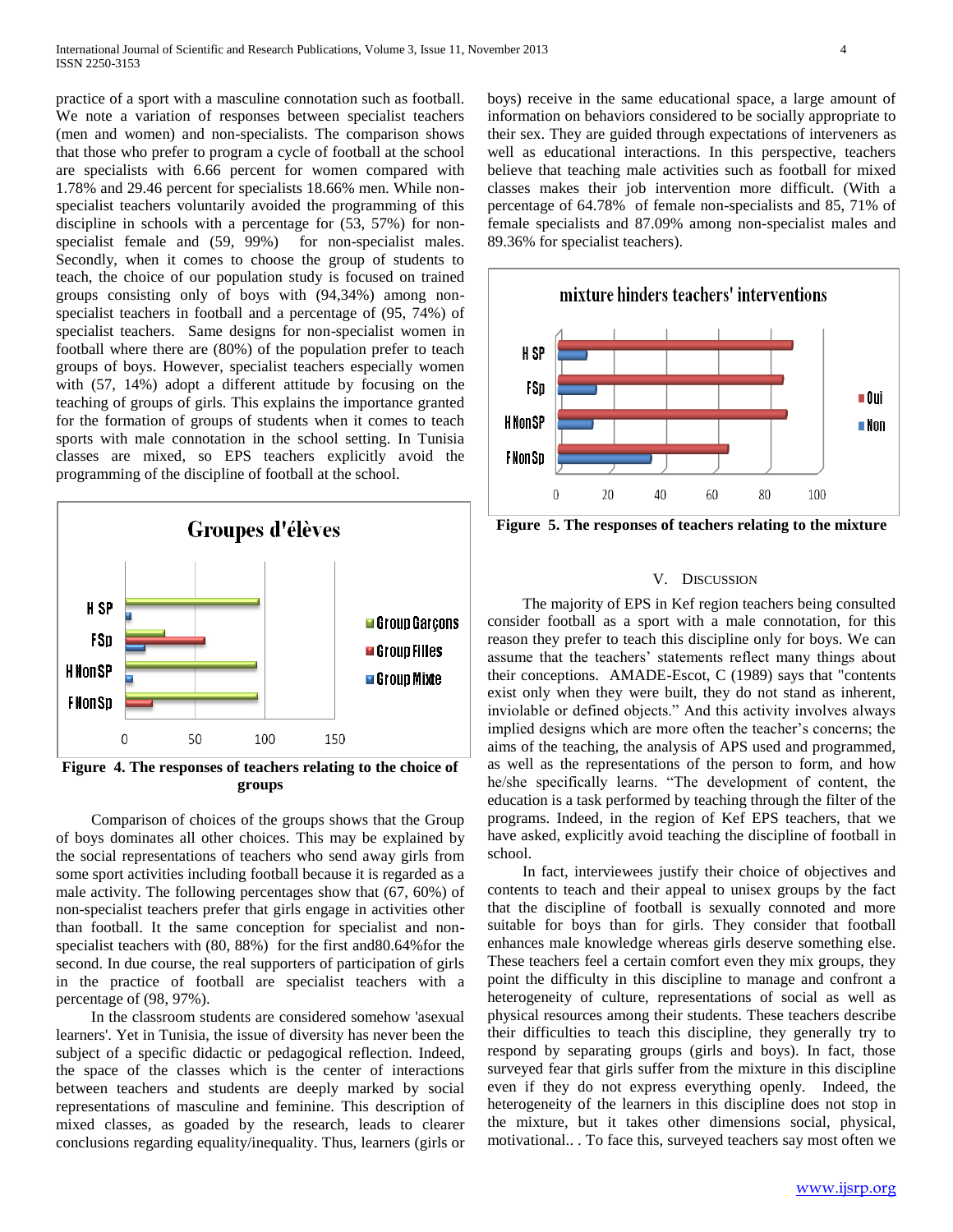resort to groups composed solely of boys or girls with the proposal of a teaching-learning content that differs from one group to the other.

 In fact, it must be asked if this separation of groups and content to teach does not replicate performance differences rather than a simple matter of learning and mastery of any skill. Thus, behind this separation, a hierarchy can be established which will have an impact on physical performance. Forms of work mostly used and announced by teachers of EPS in the region of Kef who were part of our population seem to favor the involvement of boys in football activity. These, say that they arrange the space, they select and propose content in favor of boy learners. In reality, these teachers do not treat girls and boys in the same way when it comes to encourage them, teach them techniques and provide them with opportunities to practise football. Girls receive less instruction or non-optimized quality instructions. They solicit them less and given fewer opportunities to exercise and develop their motor skills. Boys learn an effective technique. For girls, they learn ineffective techniques, insofar as teachers focus on objectives and inappropriate content and a pedagogy that does not sufficiently take into account their specific resources and their reasons to act.

 It should be noted that the proposed contents refer to the different more often implicit designs given to teachers of EPS with regard to how their students learn the discipline of football. Therefore, the success or the failure of the latter of learning is interpreted in different ways. Didactic analysis from the interventions of teachers and teaching content lead us to say with certainty that teachers of our EPS study make choices of content and education interventions geared towards a male motor promoting the engagement of boys.

# VI. CONCLUSION

 At the end of this research, we find that the choice and the terms of collective sport practices in schools in Kef region do not favor the teaching of sport disciplines with male connotation. Teachers of EPS in Kef region explicitly avoid the teaching of football and especially for mixed classes. While those who have taught this discipline, promote separation between the two sexes and frequently opt to organize unisex groups. Teachers of EPS in Kef region, marked by a men's football culture, show strong negative prejudices towards female learners. Indeed, they have doubts about their resources and plan on them mediocre achievements. They also organize their teachings from the goals and implementations that prioritize and distinguish the girls from the boys. We consider that taking account of conceptions of EPS teachers on the teaching of football could be considered as a point of junction of the pedagogical and sociological intervention approaches. Moreover, it is in the context of interventions that these conceptions are forged in terms of educational strategies and implemented educational perspectives.

 Intervention and the content taught in football have been addressed from the perspective of educational interactions. Organized and expressed in terms of reporting: relationship to space, relation to time, report to the interventions and evaluation report. Beyond an arbitrary selection of certain procedures or certain conduct, the analysis shows that teachers of EPS in the Kef region order , organize and formalize some knowledge to

make them accessible to learners. This process of didactic transposition relies on a partial analysis of the lines of girls and boys which actually privilege boys. Indeed, teachers of EPS in Kef region believe that knowledge in football is still in favor of boys and is not assimilated by the girls. For this reason, they extract, eliminate or instead they insist on certain simple and easy technical elements to master for the sake of the educational and optimal value of girls. In fact, in schools, school teachers are convinced of the limits of the physical and technical resources of the girls and they are convinced of their low skills in the discipline of football. For this reason the choice of teachinglearning situations remains strongly marked by strong negative prejudices towards the skills of girls. Similarly, in apprenticeships, emphasis is always related to the acquisition of simple and easy technical elements in an analytical way for girls while the complex situations with dominant opposition and cooperation reign for boys.

#### **REFERENCES**

- [1] Amade-Escot, C. (1989). Teaching strategies in EPS: content offered, learning design and outlook of differentiation - in methodology and didactics of physical education and sports, Texts gathered by Gilles Bui Xuan. - Editions AFRAPS (Journal STAPS) -. October 1989.
- [2] Amade-Escot, C. (1991). Characterization of the initial training of PE teachers and assessment of its impact on professional skills. PhD in Staps unpublished University of Toulouse III.
- [3] Brophy, J. & Good, T. (1986). Teacher behaviour and student. In M.Wittrock (ed) Handbook of research on teaching. New York: Macmillan.
- [4] Clement, P. (1994). Designs and knowledge. Bern: Peter lang.
- [5] Clement, P. Serverin, J.L. and Luciani, A. (1981). They digest initial representations in educational practice?, Pedagogy. 1, 20-22.
- [6] Davisse, A. (2000). "At the time of school sport and physical education for girls" in Louveau Catherine Davisse Annick 'sports, school society: gender differences "al: Space and Time Sport ed. L'Harmattan
- [7] Durand, M. and Riff, J. (1993). Learning and teaching in EPS. In Teaching EPS AFRAPS., Paris.
- [8] Durkheim, E. (1858-1917). Education and Sociology, 1922, PUF, Paris (2000).
- [9] Giordon, A. and De Vecchi, G. (1987). The origins of knowledge. Designs learners with scientific concepts, Neuchâtel, Paris, and Delachaux Niestlé.
- [10] Giordan, A. and Martinand, JL (1988). State Research designs learners, Journal of Science Education, No. 2, University of Rouen.
- [11] Good, T. and Brophy, J. (1987). *Looking in classrooms* (4<sup>th</sup> ed.). New York: Harper & Row.
- [12] Rosenthal, Robert Jacobson, Lenore. (1971). Pygmalion at school Waiting for the master and the intellectual development of students, Paris, Casterman, p. 245-255.
- [13] Shavelson, R.J. (1976). Teacher decision making in NJ. Gage, The psychology of teaching methods, Chicago, University of Chicago press.
- [14] Tochone, F. (1989), "The thought of teachers: a paradigm for development," Perspectives Documentary Science Education, 17, Paris, NPRI.

## AUTHORS

**First Author** – Maher Guerchi, EFTS - Laboratoire Education, Formation, Travail et Savoirs UMR - Université de Toulouse, Email: guerchimaher@yahoo.fr

**Second Author** – Mohamed Ali Hammami, Higher Institute of Sports and Physical Education, Kef

**Third Author** – Hajer Sehli, Higher Institute of Sports and Physical Education, Kef